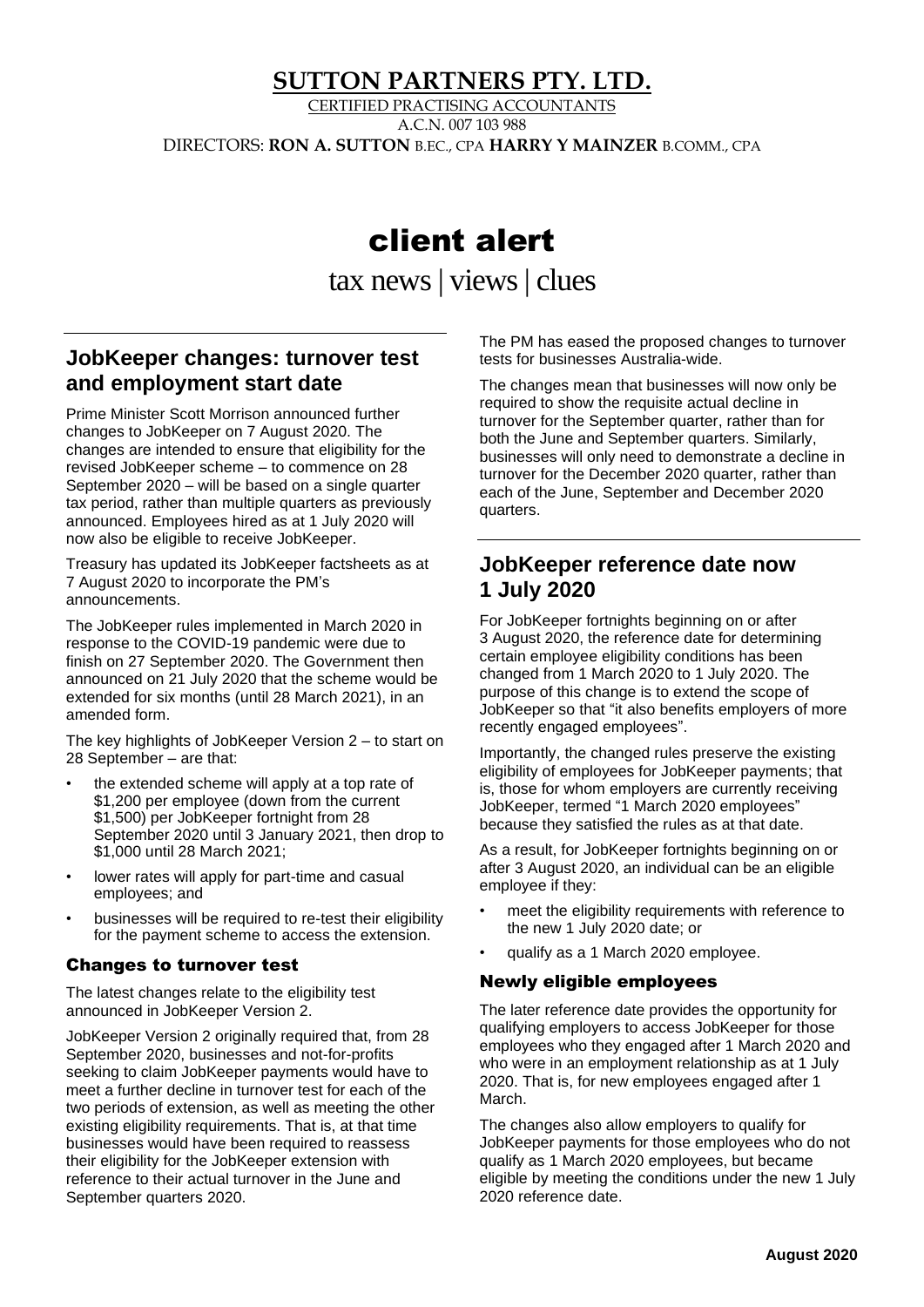#### Existing and re-employed employees

The amending rules make no changes to the existing eligibility of employees who are already covered by JobKeeper; that is, those for whom the employer has been receiving the benefit based on their status as at 1 March 2020. In other words, eligible 1 March 2020 employees do not need to retest (and potentially lose) their eligibility for their employer due to the introduction of the 1 July 2020 date, or satisfy any new nomination requirements.

Although employees do not qualify as 1 March 2020 employees if their employment has ceased since 1 March, they may qualify for JobKeeper if they are engaged by another employer as at 1 July 2020. Further, if 1 March 2020 employees are made redundant by an employer and are later re-employed by the same employer (including after 1 July 2020), there is scope for them to qualify without further testing.

#### Employer obligations

Employers that are already participating in the JobKeeper program are required to give a notice to all employees about the revised JobKeeper reference date, other than:

- employees to whom the employer has previously given a notice in writing advising that the employer has elected to participate in the JobKeeper scheme;
- employees who had previous provided the employer with a nomination form in relation to the JobKeeper scheme;
- individuals who the employer reasonably believes do not satisfy the 1 July 2020 requirements; and
- employers that are ACNC-registered charities that have elected to disregard certain government and related supplies and the individual's wages and benefits are funded from such government and related sources.

Further, to be eligible for the JobKeeper payment for any newly eligible employees under the 1 July 2020 reference date, a qualifying employer must provide notice to the ATO of information about that employee and their nomination. Where an employer has provided this notification to the ATO for entitlement to receive JobKeeper payments in respect of the eligible employee, the employer must notify the employee within seven days.

For those employers entering JobKeeper for the first time, the notification requirement will apply to all of their employees.

## **PM announces pandemic leave disaster payment for Victoria**

Prime Minister Scott Morrison announced on 3 August 2020 a Federal Government "pandemic leave disaster payment". The payment will be a one-off amount of

\$1,500, available to workers in Victoria who have no sick leave available who have to self-isolate for 14 days as a result of an instruction by a public health officer.

It will only apply to workers in Victoria, where the Government has declared a "state of disaster" and imposed Stage 4 lockdowns, which are expected at this point to run until mid-September.

The Victorian Government has already announced that it will provide a disaster payment, principally made to those on short-term visas; that is, those who are not permanent residents or citizens of Australia who otherwise wouldn't have accessed Commonwealth payments. The Federal Government will provide its payment to those who fall outside that scope and who don't have leave available to them because it has been used up.

#### Accessing the Federal Government payment

Services Australia has provided further details on its website. It states that, to get this payment, the applicant must:

- be at least 17 years old;
- live in Victoria; and
- have no income from paid work, including sick leave entitlements.

In addition, the Victorian Department of Health and Human Services must also have told the applicant to self-isolate or quarantine. They must have done this because the applicant:

- has COVID-19;
- has been in close contact with a person who has COVID-19;
- cares for a child, aged 16 years and under, who has COVID-19; and/or
- cares for a child, aged 16 years and under, who has been in close contact with a person who has COVID-19.

If a person has to self-isolate more than once, they can claim this payment each time. However, a person cannot get this payment if they already receive:

- an income support payment, ABSTUDY Living Allowance, Paid Parental Leave or Dad and Partner Pay;
- the JobKeeper payment; or
- the Victorian Coronavirus (COVID-19) Worker Support Payment.

#### Coronavirus Worker Supplement Payment (Victoria)

The Victorian Government announced its Coronavirus Worker Supplement Payment on 30 July. To be eligible for a one-off \$1,500 Coronavirus (COVID-19) Worker Support payment, the claimant must have been instructed by the Department of Health and Human Services:

**Important**: This is not advice. Clients should not act solely on the basis of the material contained in this Bulletin. Items herein are general comments only and do not constitute or convey advice per se. Also changes in legislation may occur quickly. We therefore recommend that our formal advice be sought before acting in any of the areas. The Bulletin is issued as a helpful guide to clients and for their private information. Therefore it should be regarded as confidential and not be made available to any person without our prior approval.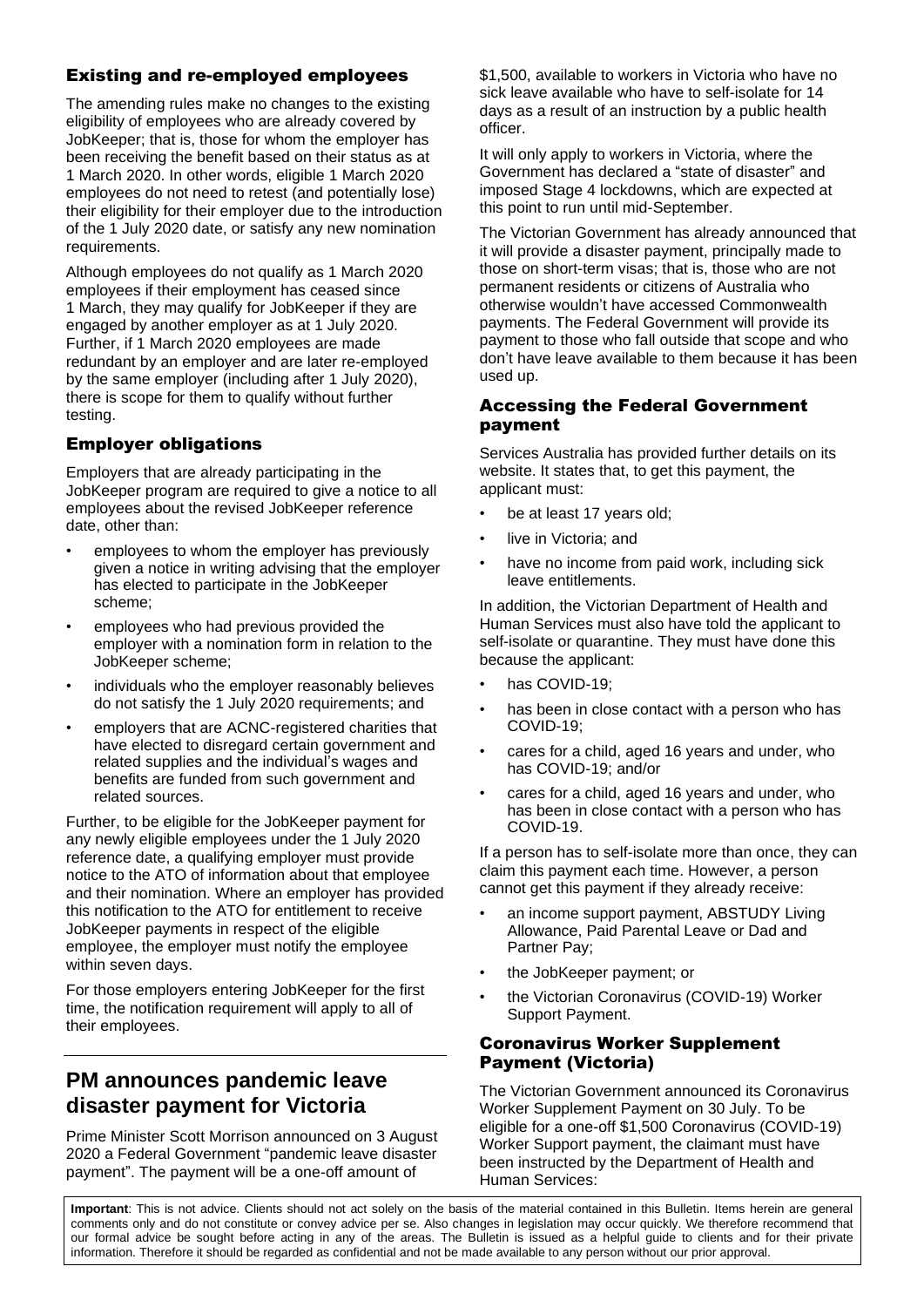- to self-isolate or quarantine at home because they are either diagnosed with coronavirus (COVID-19) or are a close contact of a confirmed case; or
- that a child aged aged under 16 in the claimant's care needs to self-isolate or quarantine at home because they are either diagnosed with coronavirus (COVID-19) or are a close contact of a confirmed case.

To receive the payment, the claimant must:

- be 17 years and over;
- be currently living in Victoria (including people on Temporary Protection Visas and Temporary Working Visas 457 and 482);
- be likely to have worked during the period of selfisolation or quarantine and are unable to work as a result of the requirement to stay at home;
- not be receiving any income, earnings or salary maintenance from work;
- have exhausted sick leave entitlements, including any special pandemic leave; and
- not be receiving the JobKeeper payment or other forms of Australian Government income support.

There is no requirement for a claimant to be a citizen or permanent resident to be eligible for the Victorian Government payment.

### **Loans put on hold and debt forgiveness: ATO's views**

The ATO has "clarified" its position on loans put on hold during COVID-19. The ATO will consider a debt to be forgiven for tax purposes if:

- the debtor is somehow relieved from the legal obligation to repay it; or
- there is evidence that the creditor won't insist on repayment or rely on the obligation for repayment.

A debt is not considered to be forgiven if a creditor only postpones an amount payable and the debtor acknowledges the debt – unless there is evidence that the creditor will no longer rely on the obligation for repayment.

### **Residency and source of income in the COVID-19 era**

The ATO has issued an update on residency and source of income. It deals with issues from the perspectives of an Australian resident and a foreign resident in the context of a change of residency due to COVID-19.

In terms of Australian residents, the update addresses those who are temporarily overseas and those who have had to return to Australia early from certain foreign service. The latter may involve the "91 days of continuous foreign service" test.

Where the update is interesting regards what it says about foreign residents who are stuck in Australia because of the COVID-19 pandemic. The ATO acknowledges that "COVID-19 has created a special set of circumstances that must be taken into account when considering the source of the employment income earned by a foreign resident who usually works overseas but instead performs that same foreign employment in Australia".

Whether salary or wages earned from continuing foreign employment working remotely while in Australia temporarily is assessable depends on:

- whether it is from an Australian or a foreign source; and
- whether a double tax agreement (DTA) applies.

Where the remote working arrangement is short-term (three months or less), the ATO readily accepts that income from that employment won't have an Australian source.

For working arrangements longer than three months, the ATO says that individual circumstances need to be examined to determine if a person's employment is connected to Australia.

# **ATO's employees guide for work expenses updated**

The ATO has updated its employees guide for work expenses for 2019–2020. The document is designed to assist employees to determine whether incurred expenses are tax deductible, and outlines the substantiation requirements.

The following are highlighted as being new for 2019– 2020:

- The additional method for calculating running expenses incurred as a result of working from home (the "shortcut method" allowing an 80 cents per hour deduction) was introduced to help employees working from home during the COVID-19 pandemic. This method was initially only available to use from 1 March 2020 to 30 June 2020, but has now been extended to 30 September 2020.
- Taxation Ruling TR 2020/1 *Income tax: employees: deductions for work expenses under s 8-1 of ITAA* has been released. This ruling provides guidance on when an employee can claim a deduction for a work expense.

The employees guide highlights "common myths" about expenses – for example, the myths that everyone can automatically claim \$150 for clothing and laundry, 5,000 km of travel under the cents per kilometre method for car expenses, or \$300 for workrelated expenses, even if they didn't spend the money, or that employees can claim gym membership if they need to be fit for work.

**Important**: This is not advice. Clients should not act solely on the basis of the material contained in this Bulletin. Items herein are general comments only and do not constitute or convey advice per se. Also changes in legislation may occur quickly. We therefore recommend that our formal advice be sought before acting in any of the areas. The Bulletin is issued as a helpful guide to clients and for their private information. Therefore it should be regarded as confidential and not be made available to any person without our prior approval.